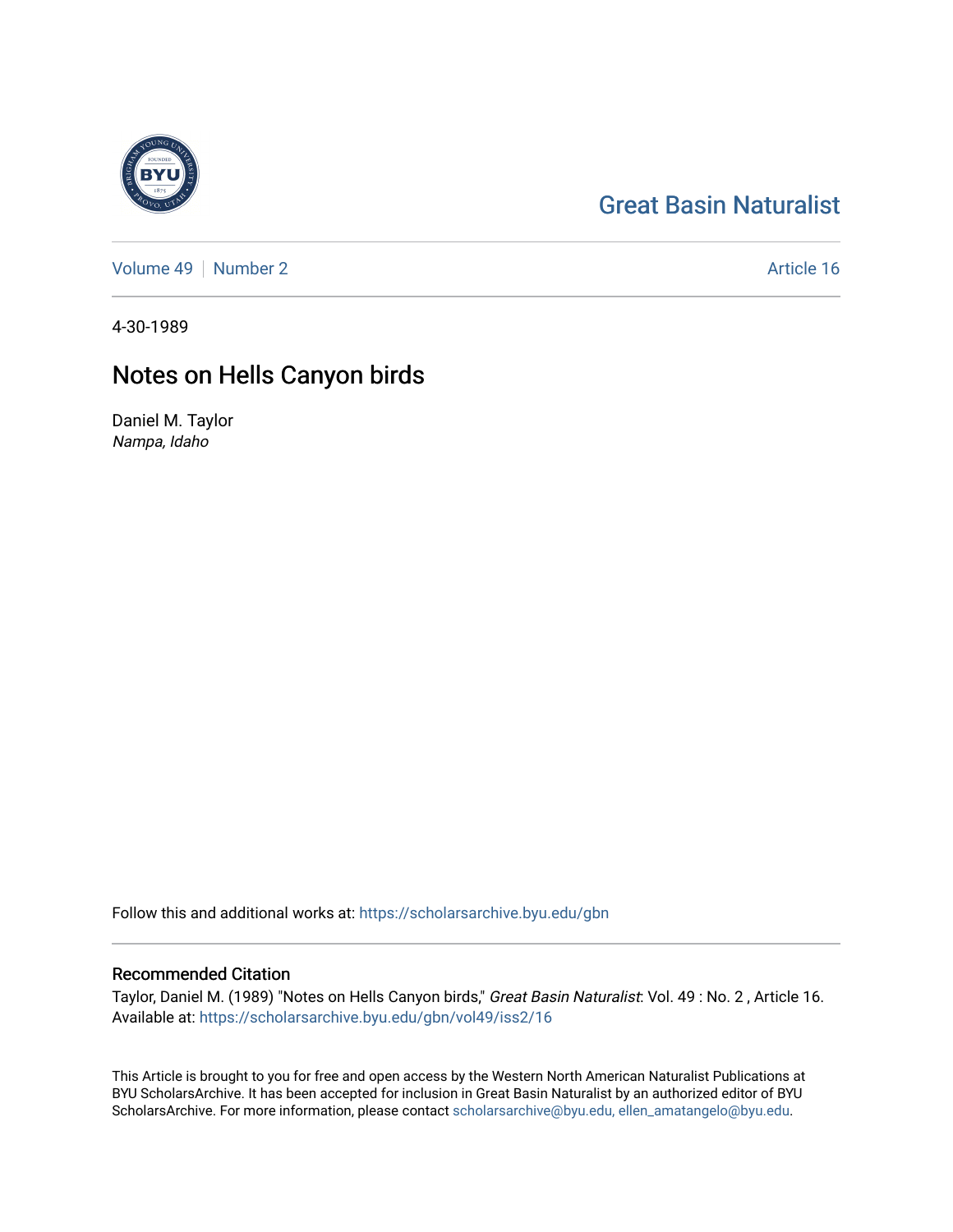## NOTES ON HELLS CANYON BIRDS

#### Daniel M. Tavlor<sup>1</sup>

Abstract. —An annotated list of <sup>108</sup> bird species is reported from several spring and two summer visits, as well as one fall and one winter visit, into Hells Canyon on the Idaho-Oregon border. This is the first report on the avifauna of one of the deepest gorges on earth.

With <sup>a</sup> maximum depth of 2,400 m (Ashworth 1977), Hells Canyon is one of the deepest gorges on earth. The Snake River runs through the canyon and forms part of the border between Idaho and Oregon. Hells Canyon, lying on a north-south axis, is narrow, varying from about 8 to 16 km from rim to rim. It is characterized by basalt cliffs, outcrops, and scree fields interspersed with grassy benches and steep slopes. Small streams cas cade down the canyon walls every few or several miles. The canyon bottom varies from about <sup>400</sup> to <sup>500</sup> m in elevation, approximately the elevation of Lewiston, which is the lowest point in Idaho (Burleigh 1972). Summers are hot and dry, and winters are cool and wet, although snow only rarely stays on the canyon bottom (J. Zanelli, personal communication).

A party from the Lewis and Clark Expedition briefly explored the lower regions of Hells Canyon at the beginning of the nineteenth century, and cattle ranching has oc curred there for over a century (Ashworth 1977), but the canyon has been little explored by biologists, particularly Idaho ornithologists. The two books on Idaho birdlife (Larrison et al. 1967, Burleigh 1972) are almost devoid of records from Hells Canyon. A re cent review of the ornithological literature of Idaho (J. M. Scott, M.S.) found no references for Hells Canyon. The nearest Idaho refer ences are Burleigh's numerous records from Lewiston, near the north end of Hells Canyon, and an annotated list from the Weiser Valley south of Hells Canyon by Newhouse (1960). The nearest Oregon reference to Hells Canyon known to me is the general annotated list for Union and Wallowa counties by the

Grande Rounde Bird Club (undated, probably 1980). To fill in this gap in knowledge of Idaho bird distribution, <sup>I</sup>report in this paper observations of birds made during several trips into this canyon by myself and others.

The lack of bird records from Hells Canyon is probably due to the canyon's ruggedness and isolation. On the Idaho side public access is limited to <sup>a</sup> paved road along the 50 km of reservoirs behind Oxbow and Hells Canyon dams on the upper or south end of the canyon. The Snake River below the dam is free flowing the remaining 125 km of the canyon, and much is designated <sup>a</sup> Wild and Scenic River. There is a rough dirt road at Pittsburg Landing. 52 km below Hells Canyon Dam, and there are a few hiking trails down to the river through the Seven Devils Mountains.

The ground layer of vegetation consists of bunch grasses and herbs, of which 24 endemic species were recorded as in the canyon (Ashworth 1977). Prickly-pear cactus (Opuntia polyacantha) is commonly found, especially in the northern half. Shrubs are patchy and usually in more mesic locations. Common deciduous tree and shrub species are poison oak (Toxifolia radicans), currants (Ribes spp.), western serviceberry (Amelanchier alnifolia), mountain mahogany (Cercocarpus ledifoli us), hawthorne (Crataegus douglasii), syringa (Philadelphus lewisii), red-osier dogwood (Cornus stolonifera), chokecherry (Primus virginiana), alder (Alnus rhombifolia), willow (Salix spp.), and cottonwood (Populus tri chocarpa) (Bingham and Henderson 1978). The latter four species are confined mostly to riparian zones along small streams. There ispractically no riparian brush along the main river, probably because of the strong and

<sup>&</sup>lt;sup>I</sup>2903 Greenvale Place, Nampa, Idaho 83651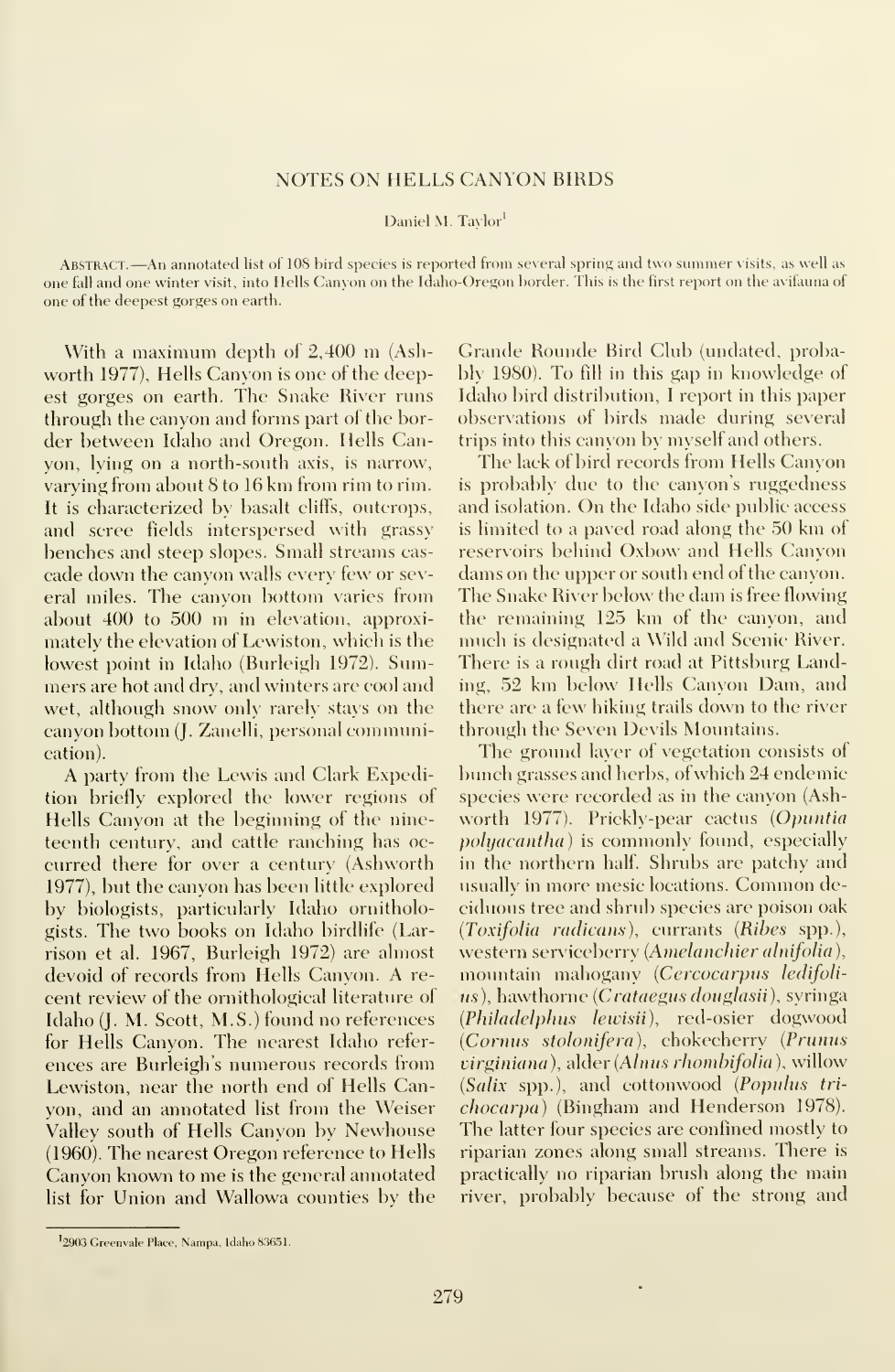erratic fluctuations in water levels and the characteristically steep and rocky shoreline. <sup>I</sup> found no big sagebrush (Artemisia tridentata) the entire length of the canyon, and the only shrub typical of xeric sites in the cold deserts of Idaho and Oregon is rabbitbrush (Chrysothamnus sp.), which occurs only in the last 8 km of the north end of the canyon. The only common tree away from riparian zones at the bottom of the canyon is hackberry (Celtis reticulata), which is common the entire length of the canyon. There are sporadic small clumps of ponderosa pine (Pinus ponderosa as well as lone individuals near the river, and groves are found down to the canyon bottom along at least Granite and Kirkwood creeks.

The higher sections of Hells Canyon are often timbered by ponderosa pine and Douglas-fir (Pseudotsaga menziesii). There are also grassy hillsides and meadows at these higher elevations.

# Study Areas and Methods

Observations of birds along the reservoirs above Hells Canyon Dam have been limited to a few days in spring when <sup>I</sup> was driving to the boat launch just below the dam. I took hiking trips downstream from Hells Canyon Dam on 21-25 March and 9-12 December 1979, 8-10 April 1980, 18-22 March 1981, and 14-17 March 1984. <sup>I</sup> also received records from <sup>a</sup> 10-15 May 1987 hike in that area by Andy and Dr. S. C. Taylor. The far thest downstream extension of these hikes was <sup>11</sup> km to Granite Creek. Another hike was taken from Pittsburg Landing, 24 km up stream to Sheep Creek, 13-17 March 1983. A day hike from Pittsburg Landing upstream 6 km occurred 22 May 1986. <sup>I</sup> took <sup>a</sup> raft float trip from Hells Canyon Dam downstream <sup>126</sup> km to Hellar Bar 22-27 August 1987. <sup>I</sup> also received records by Peter Warshall, who took <sup>a</sup> similar float trip on 18-22 July 1986. A hike from the rim of the canyon <sup>11</sup> km down to the mouth of Sheep Creek along the Stormy Point Trail was taken 27-29 September 1988.

Birds were recorded opportunistically as they were encountered. Most mornings <sup>I</sup> took walks along the Snake River's bank or up creeks entering the river. 1 used  $7 \times 35$ -mm binoculars to help identify birds. Most observations were made within  $1,000$  m of the canyon floor, and comparatively little time was spent in the coniferous forests.

## **SPECIES ACCOUNTS**

Pied-billed Grebe (Podilymbus podiceps). This species was recorded on the July 1986 float trip by Peter Warshall.

Great Blue Heron (Ardea herodias). <sup>I</sup> saw one specimen while <sup>I</sup> was driving along one of the reservoirs on 18 March 1981. Records below Hells Canyon Dam are all from summer, with six and nine birds recorded respectively on the July 1986 and August 1987 float trips. The birds I observed fed alone in shallow water or were flying overhead and were found from Bernard Creek downstream to Hellar Bar.

Swan (Cygnus sp.). Three swans, probably Tundra Swans (C. columbianus) but possibly Trumpeter Swans (C. buccinator), were flying north about <sup>150</sup> m above the river near Brush Creek on 25 March 1979. Swans were heard overhead the evening of 18 March 1981 at Granite Creek.

Snow Goose (Chen caerulescens). About 35 white-phased geese were flying north <sup>100</sup> m above the Snake River near Brush Creek on 25 March 1979.

Canada Goose (Branta canadensis). An in dividual and a pair were flying over the Snake River near Granite Creek on 11 December 1979 and 22 March 1981, respectively. Small flocks were on the river or grazing in a small flooded pasture from Pittsburg Landing to Sheep Creek in March 1983 and May 1986. More than 20 were found molting during the July 1986 float trip.

Mallard (Anas platyrhychos). A bird was about <sup>2</sup> km upstream from Sheep Creek on <sup>17</sup> March 1983, and a female was seen on the July 1986 float trip.

Northern Pintail (A. *acuta*). A pair was flying high over the Snake River near Granite Creek on 19 March 1981.

Northern Shoveler (A. clypeata). Fourteen were flying south above the Snake River on 26 August 1987.

American Wigeon (A. americana). Four were on a quiet eddv of the Snake River near Granite Creek on 14 March 1984.

Common Goldeneye (Bucephala clan $gula$ ). About 12 were congregated with Barrow's Goldeneyes on the Snake River near Brush Creek on 8-10 December 1979.

Barrow's Goldeneye (B. islandica). Be tween 9 and 60 individuals were found between Hells Canyon Dam and Granite Creek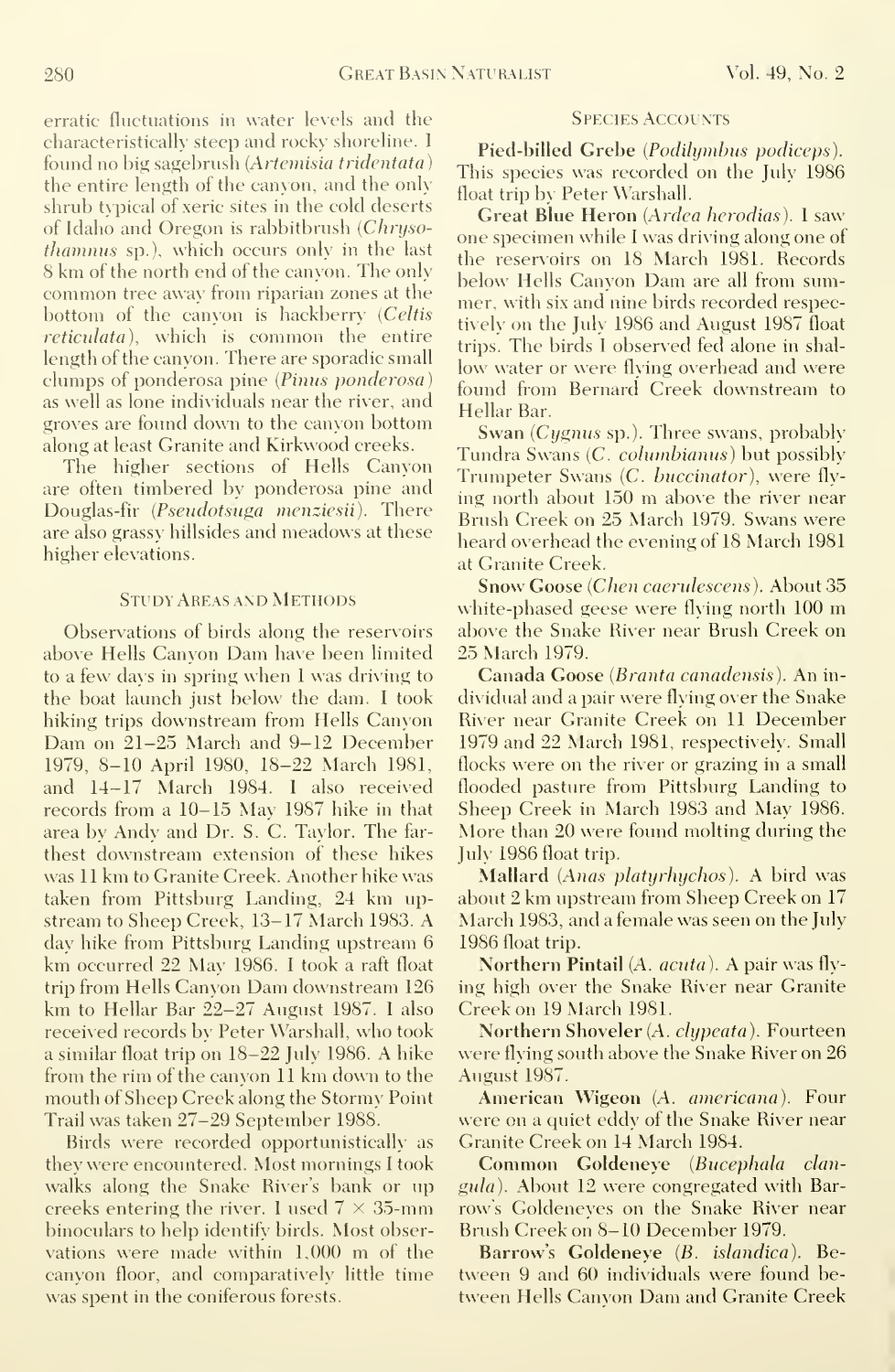on the four early spring trips and one winter trip into this area. The birds were usually in flocks on the Snake River, where they dived into swift but smooth water. Birds were molting into breeding plumage in March.

Common Merganser (Mergus merganser). Up to nine birds were found on all early spring trips and the winter trip into Granite Creek. A single bird was seen 13-17 March 1983 between Pittsburg Landing and Sheep Creek. A flock with one bird in male plumage and five in female plumage was on Hells Canyon Reservoir on 8 April 1980. A total of 23 were seen on the August 1987 float trip.

Turkey Vulture (Cathartes aura). One was flying above Oxbow Dam on <sup>8</sup> April 1980.

Osprey (Pandion haliaetus). One was observed on the July 1986 float trip.

Bald Eagle (Haliaeetus leucocephalus). Along the reservoirs, five adults and an immature were found on 21 March 1979, two adults and an immature on 18 March 1981, and two on 14 March 1984. Several were also seen along the reservoirs during winter in the late 1970s by John S. Taylor. Below Hells Canyon Dam one was seen <sup>13</sup> December 1979 at Brush Creek, and two adults were seen between Brush Creek and Granite Creek on 17 March 1984. A pair nested in <sup>a</sup> big, lone ponderosa pine at the mouth of Two Creeks earlier in the twentieth century (Carrev et al. 1979: 166).

Cooper's Hawk (Accipiter cooperii). One bird was being attacked by an American Kestrel in the Bernard Creek area on 23 August 1987. Another individual was soaring along the rim of the canyon at the head of Stormy Point Trail on 29 September 1988.

Goshawk (A. gentilis). One bird was flying over conifer forest along Granite Creek on 15 March 1984.

Red-tailed Hawk (Buteo jamaicensis). One imaged bird was at Oxbow Dam on <sup>8</sup> April 1980. An adult was calling between Pittsburg Landing and Sheep Creek on 13 March 1983. Two or three pairs were observed during the July 1986 float trip. An adult was soaring along the canyon rim near the head of Stormy Point Trail on 29 September 1988.

Golden Eagle (Aquila chrysaetos). This eagle was recorded on nearly every trip in all seasons and was found the length of the canyon. Most sightings were of lone or paired adults, with a high daily count of nine on 13

March 1983 between Pittsburg Landing and Sheep Creek. Courtship behavior was observed several times in spring. On 29 September 1988 an immature was flushed from a recently killed mule deer (Odocoileus hemionus) on upper Sheep Creek.

American Kestrel (Faleo sparverius). The only spring record is of one bird at Granite Creek in mid-May 1986. On the August 1987 float trip <sup>I</sup> saw a total of 11 birds from Bernard Creek downstream to Hellar Bar. One kestrel was seen about <sup>1</sup>km downstream from Rush Creek on 28 September 1988.

Ruffed Grouse (Bonasa umbellus). One to three individuals were recorded in March and December 1979 and in April 1980 at Granite Creek, and a total of four birds were found along Sheep Creek 27-29 September 1980. Birds have been found in riparian brush or in conifer forest, and drumming birds were heard in April and September.

Blue Grouse (Dendragapus obscurus). Two groups totaling eight birds were flushed from riparian brush mixed with conifer forest on upper Sheep Creek on 29 September 1988.

Chukar (Alectoris chukar). <sup>I</sup> found this in troduced species to be <sup>a</sup> common resident the entire length of the canyon. It could be heard throughout the year calling from rocky, open areas. Coveys were often observed coming down to the river to drink during August 1987.

Gray Partridge (Perdix perdix). A covey was along Hells Canvon Reservoir on 21 March 1979.

Killdeer (Chardrius vociferus). Two or three birds were in a flooded pasture at Pitts burg Landing on 13 March 1983. Another one was observed at Dry Gulch, Oregon, on 23 August 1987.

Spotted Sandpiper (Actitis macularia). At least five were recorded on the July 1986 float trip, some of which were protecting nests. A total of 30 birds were found alone or in pairs in August 1987.

Western Sandpiper (Calidris mauri). About 15 were flying low and fast downstream (north) about 5 km downstream from Pitts burg Landing on 24 August 1987.

Ring-billed Gull (Larus delawarensis). An adult was resting on Hells Canyon Reservoir about 2 km above the dam on 22 August 1987. Another was sighted just below Hells Canyon Dam on 22 March 1981.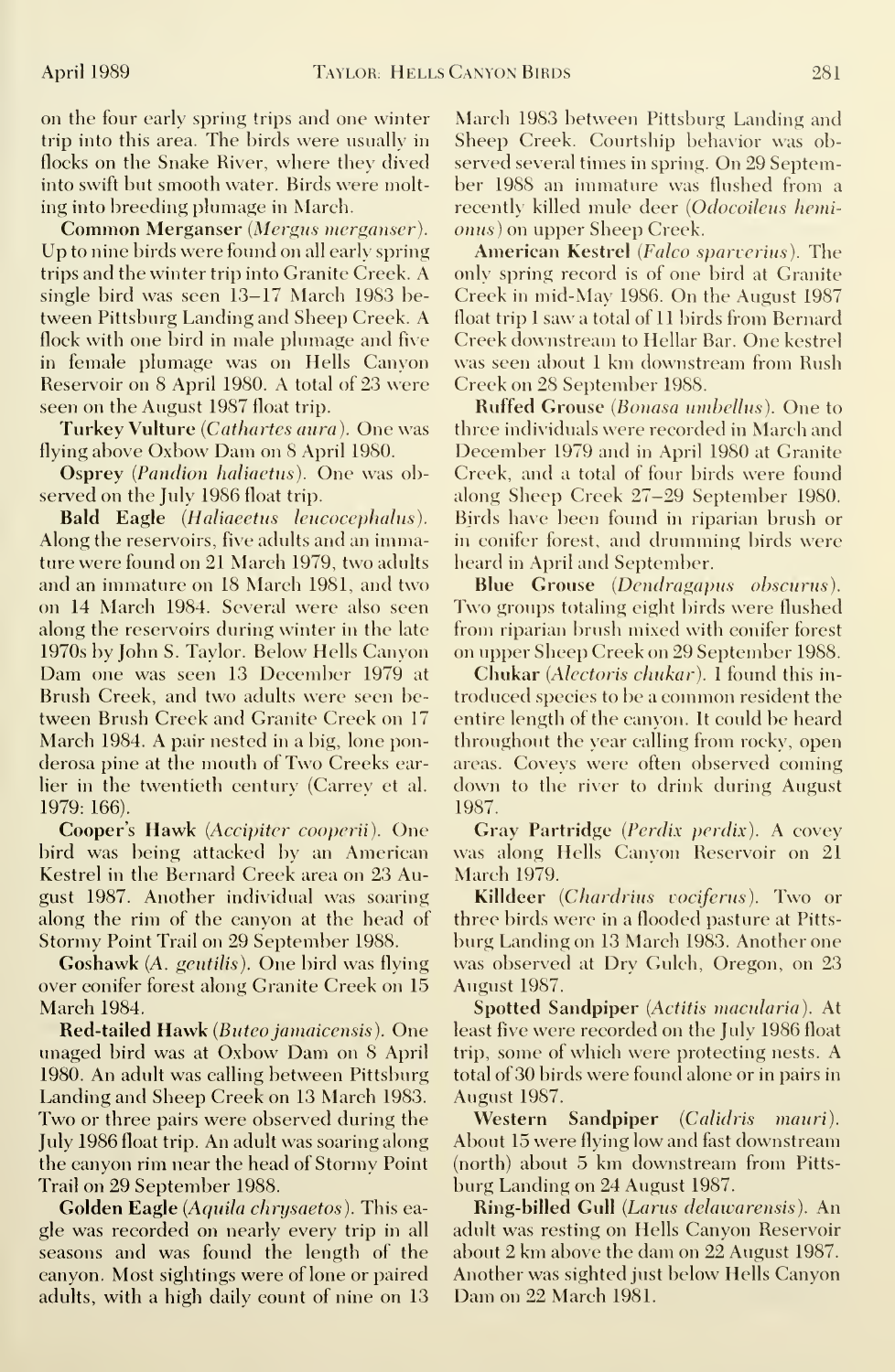California Gull (L. californicus). A single bird was seen near the spillway of Oxbow Dam on <sup>8</sup> April 1980. Immatures and adults were found on the July 1986 float trip.

Rock Dove (Columba livia). This species was recorded on the July 1986 float trip.

Mourning Dove (Zenaida macroura). This dove was recorded on the July 1986 float trip. Two were flushed from the road along Hells Canyon Reservoir on 22 August 1987, and about 20 were also seen on the August 1987 float trip.

Western Screech Owl (Otus kennicottii). This species was heard calling from hackberry groves at Granite Creek on 21-22 March 1981 and 14-16 March 1984. Others were calling near Brush Creek on 17 March 1984 and at Pittsburg Landing on 13 March 1983.

Great Horned Owl (Bubo virginianus). Birds were heard hooting just upstream from Hells Canyon Dam on <sup>18</sup> March 1981, at Kirby Creek on 17 March 1983, and Dry Gulch below Granite Creek on 22 August 1987. Young were heard food-begging at Dug Creek 23 August 1987. One was hooting at the mouth of Sheep Creek on 27 September 1988.

Long-eared Owl (Asio otus). One owl was heard calling from a hackberry grove at Dry Gulch on the Oregon side on 24 August 1987, and another was at Cottonwood Creek two days later.

Common Nighthawk (Chordeiles minor). About 10 were found on the July 1986 float trip, and 7 were found between Dry Gulch on the Oregon side and about <sup>10</sup> km below Pitts burg Landing on the August 1987 float trip.

White-throated Swift (Aeronautes saxatalis). One was flying north about 1,000 m above the canyon bottom about 2 km downstream from Granite Creek on 15 March 1984. They were also recorded on the July 1986 float trip.

Vaux's Swift (Chaetura vauxi). About 30 of these swifts were mixed with 40 Cliff Swallows flying over the Snake River near Bernard Creek on 23 August 1987. Twelve more were at the old Len Jordan Ranch the next day.

Belted Kingfisher (Ceryle alcyon). One bird was along the Snake River near Granite Creek on 9 April 1980. More than 5 pairs were seen on the July 1986 float trip, and on the August 1987 float trip <sup>I</sup> recorded 15 birds from Temperance Creek to near Hellar Bar, with all but 2 birds seen below Pittsburg Landing.

One was at the mouth of Sheep Creek on 27-28 September 1988.

Lewis' Woodpecker (Melanerpes lewis). About six birds were seen during the July 1986 float trip, and six were seen in the Granite Creek area 10-15 May 1987.

Downy Woodpecker (Picoides pubescens). A male was drumming on an old stump near Hibb's Cabin on Granite Creek on 10 April 1980. On 29 September 1988 one of undetermined sex was in a mixed-species flock, in cluding Red-breasted Nuthatches, Mountain Chickadees, and Black-capped Chickadees, in riparian brush along Sheep Creek about 6 km above the Snake River.

Hairy Woodpecker (P. villosus). One fe male was seen in riparian brush along Granite Creek in March 1979 and 1981.

Common Flicker (Colaptes auratus). This is <sup>a</sup> fairly common resident <sup>I</sup> found the length of the canyon in riparian brush, conifer forest, grassy slopes, and a small park on Hells Canyon Reservoir. A pair at Granite Creek on 21 March 1981 included one bird with yellow flight feathers with a slight orange tinge, but with a red "mustache."

Pileated Woodpecker (Dryocopus pileatus). The characteristic, large, rectangular and oval holes this species leaves in wood (National Geographic 1983) were found in conifer forest along upper Sheep Creek on 27 September 1988.

Western Wood-pewee (Contopus sor didulus). Two pewees were seen at different locations <sup>a</sup> few km above Pittsburg Landing on 24 August 1987.

Say's Phoebe (Sayornis saya). I found this phoebe to be fairly common in spring and summer in the canyon. A total of 8 birds were found on the spring hikes into Granite Creek, and 15 birds were observed on the two spring hikes upstream from Pittsburg Landing. They were recorded on the July 1986 float trip. Phoebes were usually found in open, rocky or brushy habitat and were actively singing in March.

Western Kingbird (Tyrannus verticalis). Six of these kingbirds were in a shelter belt of trees near the ranch of Pittsburg Landing, and another was about 2 km upstream in some willows on 22 May 1986. Adults with fledglings were found on the July 1986 float trip.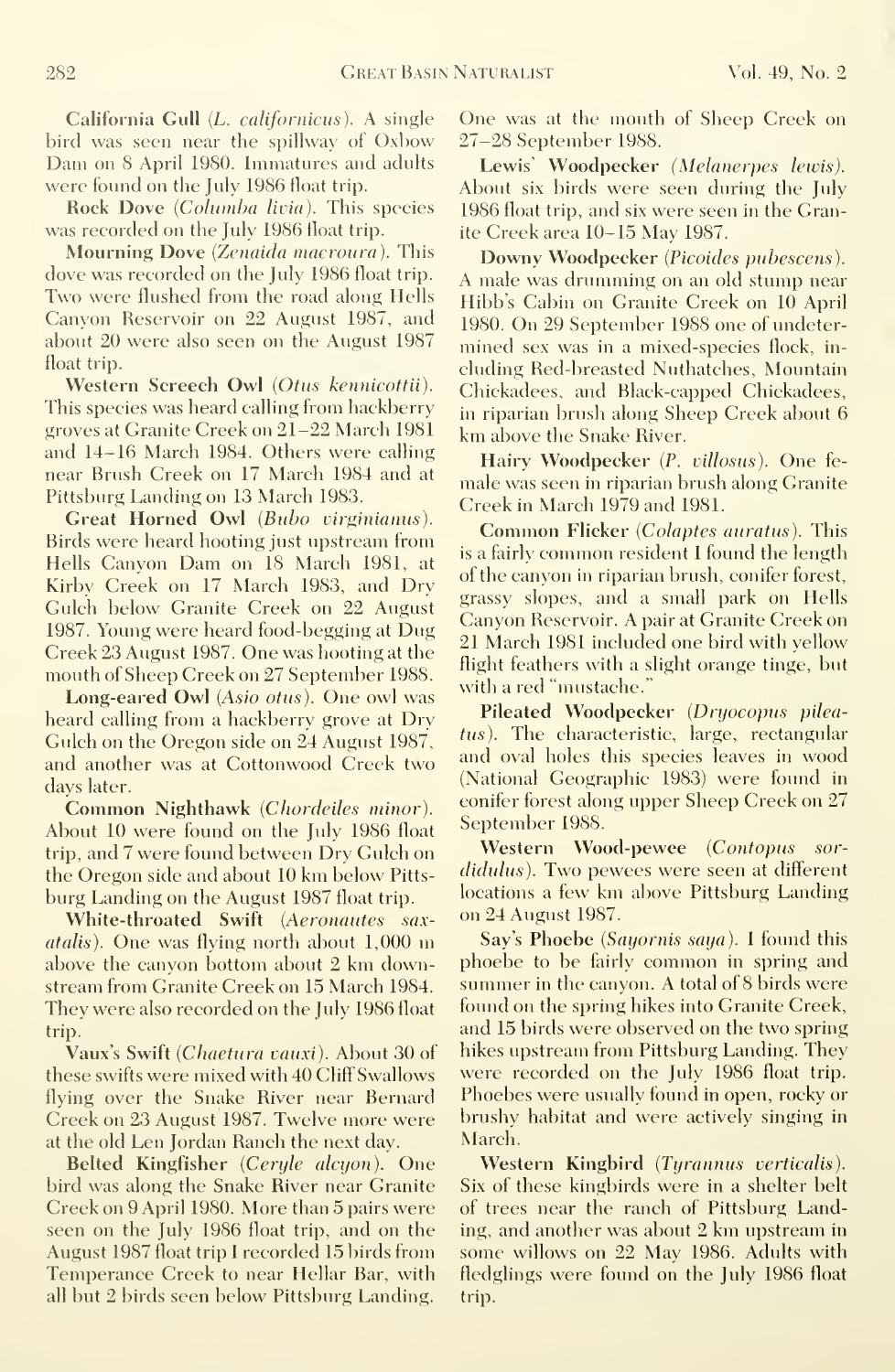Eastern Kingbird (T. tyrannus). This species was found on the July 1986 float trip, and on the August 1987 float trip six birds were found from about 5 km below the old Len Jordan Ranch to near Hellar Bar.

Horned Lark *(Eremophila alpestris)*. This species was recorded on the July 1986 float trip.

Tree Swallow (Tachycineta bicolor). Six birds were flying over the Snake River near Suicide Point on 17 March 1983.

Violet-green Swallow (T. thalassina). This swallow was commonly seen 21-25 March 1979 from Hells Canyon Dam to Granite Creek. A few of these swallows were at Oxbow Dam, and 20 more were at Brush Creek on 8 April 1980. About 5 were seen 3 km above Pittsburg Landing on 22 May 1986, and they were also observed on the July 1986 float trip.

Northern Rough-winged Swallow (Stelgidopteryx serripennis). Several were flying over the Snake River with Bank Swallows at Pittsburg Landing on 22 May 1986, and one was observed gathering grass stems there. A few were seen on 24 August 1987 from Dry Gulch on the Oregon side to Tyron Creek.

Bank Swallow (Riparia riparia). Some were mixed in with Northern Rough-winged Swallows at Pittsburg Landing on 22 May 1986. They were also found on the July 1986 float trip.

Cliff Swallow (Hirundo pyrrhonota). One swallow was flying around Oxbow Dam on <sup>8</sup> April 1980. About 12 birds were at Pittsburg Landing on 22 May 1986. Several individuals were seen between Tyron Creek and Robinson Gulch on 25 August 1987, and a flock of 40 was near Wild Sheep Rapids the previous day.

Barn Swallow (*H. rustica*). A few birds were over the Snake River about 3-6 km above Pittsburg Landing on 22 May 1986. They were found on the July 1986 float trip, and three were at the boat ramp below Hells Canyon Dam on 22 August 1987.

Steller's Jay (Cyanocitta stelleri). One to four birds have been recorded from conifer forest along Granite Creek on 11-12 December 1979, 9 April 1980, and 14 March 1984. Groups of two and three birds were seen in conifer forest near Sheep Creek on the upper part of Stormy Point Trail on 27 September 1988.

Clark's Nutcracker (Nucifraga columbiana). A pair was in conifer forest at the saddle above Pittsburg Landing on 22 May 1986. In the conifer forest along the upper portion of Stormy Point Trail a total of 18 and 23 birds were seen respectively on 27 and 29 September 1988, and some of these birds were seen prying into ponderosa pine cones.

Black-billed Magpie {Pica pica). <sup>I</sup> have found this species to be <sup>a</sup> common resident throughout the canyon alone or in small flocks. Magpies were recorded on every trip into the canyon. They were found in all terrestrial habitats and at all elevations. Nests were found in hackberry tree groves.

Common Crow (Corvus brachyrhynchos). Crows were found on all the spring, summer, and fall trips I took into the canyon except for the 22 May 1986 day hike 6 km upstream from Pittsburg Landing. Birds were found from the reservoirs downstream to Robinson Gulch. They were seen alone or in flocks of up to 25 birds. Crows were observed in a variety of habitats at lower elevations in the canyon and were frequently associated with ranches or livestock.

Common Raven (C. corax). One raven was seen along the reservoirs on 21 March 1979, and an individual was reported from the July 1986 float trip. Two ravens were at the top of Stormy Point Trail on 29 September 1988 in conifer forest. Larrison et al. (1967) stated that <sup>a</sup> few birds may occur in the canyon.

Black-capped Chickadee (Parus atricapillus). This chickadee was recorded on every trip into the canyon. Although most com monly found in hackberry groves, it was also seen in riparian brush and ponderosa pine forest. It was often associated with Goldencrowned Kinglets and sometimes with Brown Creepers, Red-breasted Nuthatches, and Mountain Chickadees.

Mountain Chickadee (P. gambeli). Two of these chickadees were found in conifer forest up Granite Creek on both 12 December 1979 and 15 March 1984. A total of <sup>11</sup> were found in conifer forest or riparian brush along Sheep Creek on 29 September 1988. This species was sometimes associated with Goldencrowned Kinglets, Brown Creepers, Blackcapped Chickadees, and Red-breasted Nuthatches.

Red-breasted Nuthatch (Sitta canadensis). One bird was observed in <sup>a</sup> mixed conifer forest up Granite Creek on 20 March 1981. Two were in similar forest at the saddle above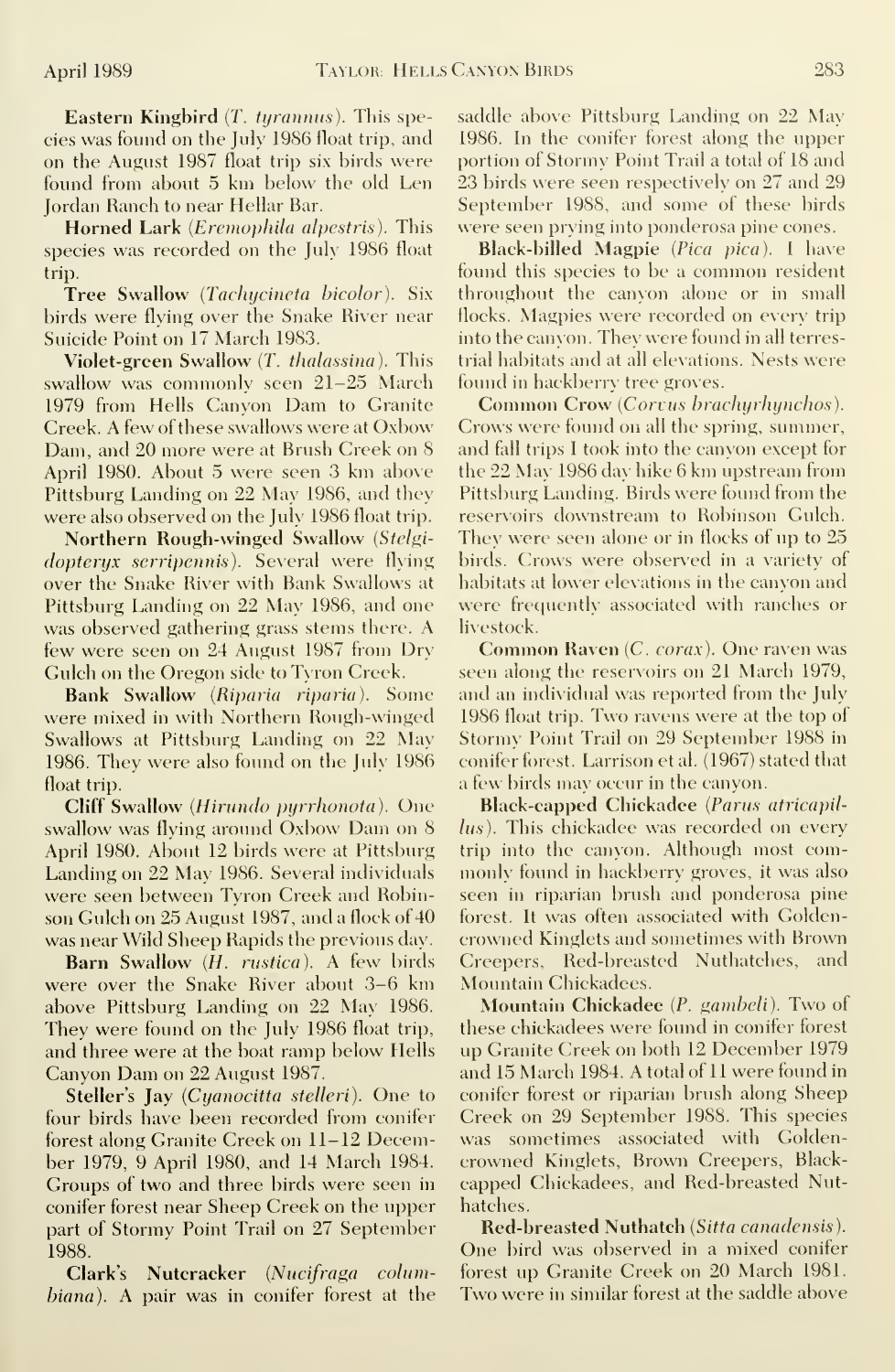Pittsburg Landing on both 14 March 1983 and 22 May 1986. An estimated 39 Red-breasted Nuthatches were counted in the conifer forest along upper Sheep Creek 27-29 September 1988. Three were in a mixed-species flock that included <sup>a</sup> Downy Woodpecker and Mountain and Black-capped Chickadees.

Pygmy Nuthatch (S. pygmaea). Two birds were seen near Brush Creek in open ponderosa pine forest on 12 December 1979, and one was heard a day earlier in the Granite Creek area.

Brown Creeper (Certhia americana). One to four birds were in a conifer forest along Brush Creek 10-12 December 1979. One bird was on an old fruit tree at Hibb's Cabin along Granite Creek on 9 April 1980, and another was near there in a lone ponderosa pine by the Snake River on 18 March 1981.

Rock Wren (Salpinctes obsoletus). <sup>I</sup> found this wren to be <sup>a</sup> fairly common spring and summer bird in the canyon, except apparently in the rugged country around Granite Creek. About 12 birds were recorded on the August 1987 float trip from Suicide Point downstream to Hellar Bar.

Canyon Wren (Catherpes mexicanus). This wren is <sup>a</sup> common resident found the length of the canyon, and <sup>I</sup> recorded it every trip into the canyon in all seasons. Up to 7 per day have been observed at Granite Creek in spring, and 15 were heard singing 13-15 March 1983 from Sheep Creek to Pittsburg Landing. A total of 65 were recorded on the August 1987 float trip. Larrison et al. (1967) stated that this wren was common in the canyon. <sup>I</sup> observed them in brushy scree fields, around big boulders, and on rock walls.

House Wren (Troglodytes aedon). Two different birds were heard 2-4 km above Pitts burg Landing on 22 May 1986.

Winter Wren (T. troglodytes). One to two were found in riparian brush along Granite Creek on 10 April 1980, 19-22 March 1981, and 15 March 1984. One was singing along Sheep Creek about <sup>1</sup> km above the Snake River on 16 March 1983.

American Dipper (Cinclus mexicanus). Dippers were found throughout the year along numerous creeks in the canyon. They were consistently heard singing in March and April, and a pair was seen copulating along Granite Creek in mid-May 1987. In December 1979 several were seen along the Snake River between Hells Canyon Dam and Granite Creek. In spring and summer they were associated only with the creeks, except for one observed flying up the spillway of Oxbow Dam on <sup>8</sup> April 1980. Several times on 28 September 1988 <sup>I</sup> saw a dipper fly distances along the Snake River, then back to the mouth of Sheep Creek.

Golden-crowned Kinglet (Regulus satrapa). This kinglet was found at low elevations in both deciduous and conifer forests at Granite Creek on 10-12 December 1979 and in mid-March 1981 and 1984. One <sup>I</sup> recorded at Granite Creek on 9 April 1980 was high above the canyon bottom in conifer forest. Two of these kinglets were along Sheep Creek in a conifer forest on 27 September 1988, and two more were in the same area in riparian forest on 29 September 1988. These kinglets were sometimes associated with both chickadee species, Ruby-crowned Kinglets, and Brown Creepers.

Ruby-crowned Kinglet (R. calendula). This kinglet was seen several times in riparian brush along Granite Creek 19-22 March 1981, sometimes in association with Goldencrowned Kinglets. Along Sheep Creek on 27 September 1988 one Ruby-crowned Kinglet was in a conifer forest, and two were in ripar ian forest.

Mountain Bluebird (Sialia currucoides). Two of these bluebirds were on <sup>a</sup> grassy slope about 1,500 m above the canyon bottom near Granite Creek on 16 March 1984. Another was in a small flock of American Robins in a high meadow near the saddle above Pittsburg Landing on 13 March 1983. Larrison et al. (1967) stated that a few were found in the canyon.

Western Bluebird (S. mexicana). Eight of these bluebirds were perched on top of a Douglas-fir tree in open conifer forest on the rim of the canyon near the head of Stormy Point Trail on 29 September 1988.

Townsend's Solitaire (Myadestes townsendi). One bird was heard along Granite Creek on 15 March 1984.

Hermit Thrush (Catharus guttatus). This species breeds in the conifer forests of the canyon (Larrison et al. 1967).

American Robin (Turdus migratorius). Robins were found during all spring and sum mer trips, and along Sheep Creek in the fall. They were found the length of the canyon,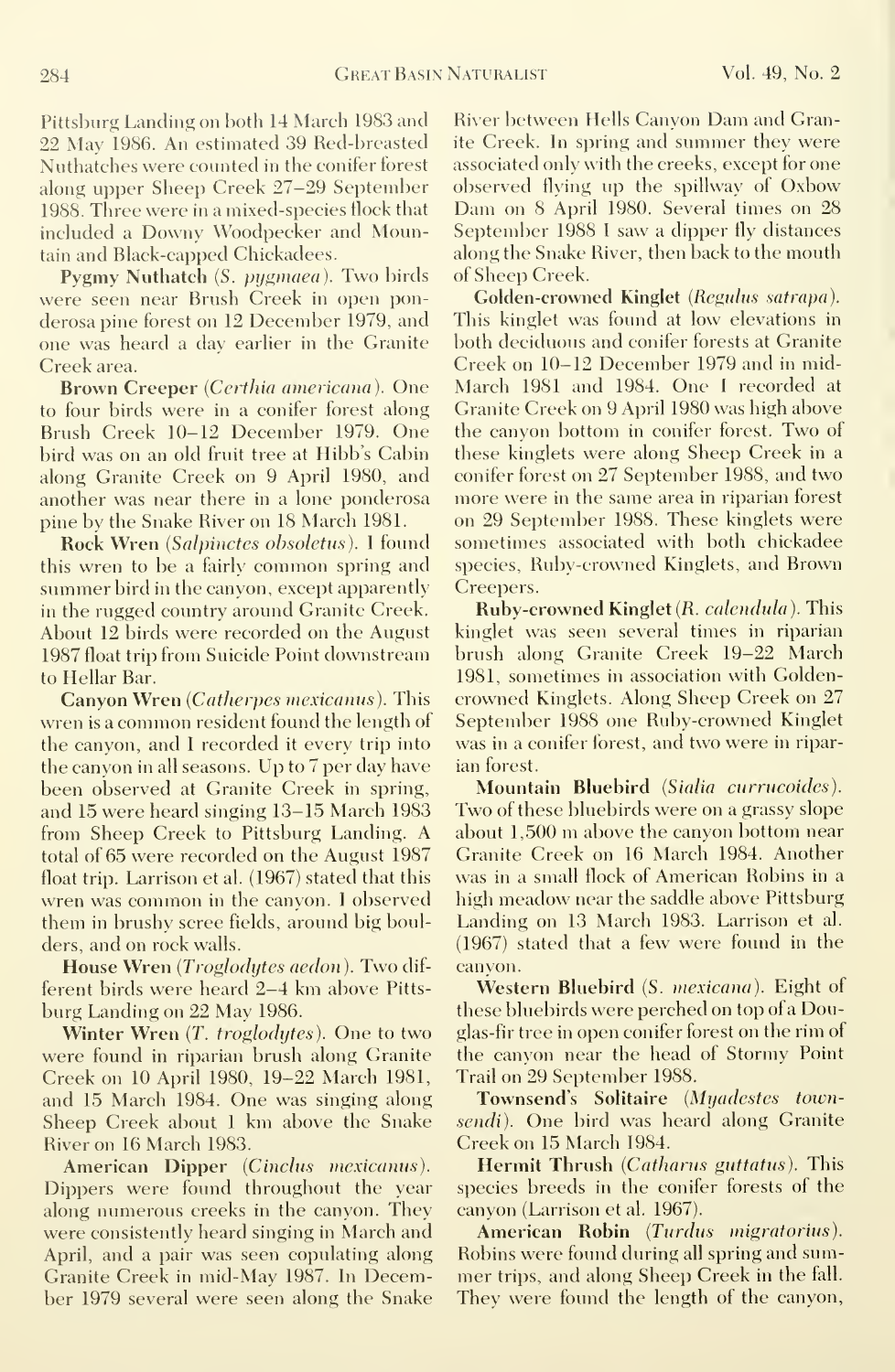usually in hackberry trees, riparian brush, or meadows. Migratory flocks were common in March; <sup>I</sup> saw 12 at Granite Creek on 19 March 1981 and over 100 while <sup>I</sup> was hiking from Sheep Creek to Kirk Creek on 17 March 1983.

Sage Thrasher (Orescoptes montanus). One was near a ranch at Pittsburg Landing on 22 May 1986.

Water Pipit (Anthus spinoletta). A flock of nine pipits was on an open, grassy bluff along the rim of the canyon near Stormy Point Trail on 27 September 1988.

Cedar Waxwing (Bombycilla cedrorum). Two small flocks were seen on <sup>a</sup> 6-km hike along the Snake River upstream from Pitts burg Landing on 22 May 1986. They were also found on the July 1986 float trip. <sup>I</sup> found indi viduals and small flocks at about a dozen dif ferent locations on the August 1987 float trip from Dry Gulch on the Oregon side downstream to Hellar Bar, with the largest group of 12 recorded at the old Len Jordan Ranch.

Shrike (Lanius sp.). One shrike was in brush along Hells Canyon Reservoir about <sup>1</sup> km upstream from Hells Canyon Dam on <sup>18</sup> March 1981.

European Starling (Sturnus vulgaris). A flock was at a cattle feedlot along one of the reservoirs on 22 March 1981. One starling was at Sheep Creek on 16 March 1981. Two birds were on the Idaho side of the canyon opposite Dry Gulch in Oregon on 23 August 1988, and about 5-10 were at a ranch near Temperance Creek the following day.

Warbling Vireo (Vireo gilvus). This species was recorded on the July 1986 float trip.

Red-eyed Vireo (Vireo olivaceus). This species was recorded on the July 1986 float trip.

Orange-crowned Warbler (Vermivora celata). One warbler was along <sup>a</sup> small stream about 3 km above Pittsburg Landing on 22 May 1986. This species was recorded on the July 1986 float trip. Two of these warblers were at the mouth of Bernard Creek on 23 August 1987, and two more were at Temperance Creek the next day.

Yellow Warbler (Dendroica petechia). Birds with fledgling young were seen on the July 1986 float trip. Two of these warblers were in some brush on <sup>a</sup> bench about 4 km upstream from Pittsburg Landing on 22 May 1986, and one was at Tyron Creek on 25 August 1987.

Yellow-rumped Warbler (D. coronata). One warbler was along Oxbow Reservoir on 18 March 1981, and two were at Granite Creek the next day. Three different sightings of this warbler were made in <sup>a</sup> 6-km walk upstream from Pittsburg Landing on 22 May 1986. One was at Lower Dry Gulch on the Idaho side and another at Dry Gulch on the Oregon side on 23 August 1987. A total of 10 birds were seen 27-29 September 1988 along Sheep Creek, most of which were associated with hackberry trees.

MacGillivary's Warbler (Oporornis tolimei). This species was recorded on the July 1986 float trip.

Wilson's Warbler (Wilsonia pusilla). One individual was along <sup>a</sup> small creek about 3 km upstream from Pittsburg Landing on 22 May 1986.

Western Tanager (Piranga ludoviciana). Two tanagers were seen at Granite Creek in mid-May 1987. Another tanager was at Pitts burg Landing on 22 May 1986. Adults with fledgling young were found on the July 1986 float trip, and one tanager was seen at the old Len Jordan Ranch on 24 August 1987.

Lazuli Bunting (Passerina amoena). This was <sup>a</sup> very common bird in May at both Granite Creek and Pittsburg Landing. Roughly 30 birds, mostly singing males, were found on a 6-km hike upstream from Pittsburg Landing on 22 May 1986. This species was the most common singing bird on the July 1986 float trip, but only a few female and immature birds were seen during the August 1987 float trip.

Rufous-sided Towhee (Pipilio erythrophthalmus). Single individuals were singing along Granite Creek on 10 April 1980 and 20 March 1981. One bird was seen between Pittsburg Landing and Sheep Creek on 14 March 1983, and three birds were singing from different patches of shrubs during a 6-km hike upstream from Pittsburg Landing on 22 May 1986. Three individuals were in some brush near the top of Stormy Point Trail on 27 September 1988.

Chipping Sparrow (Spizella passerina). Two individuals were in ponderosa pine forest at the saddle above Pittsburg Landing on 22 May 1986. One bird was in <sup>a</sup> hackberry tree <sup>1</sup> km below Rush Creek on 28 September 1988.

Fox Sparrow (Passerella iliaca). One gray headed morph was singing near Granite Creek from <sup>a</sup> bush on <sup>a</sup> bench on 22 May 1981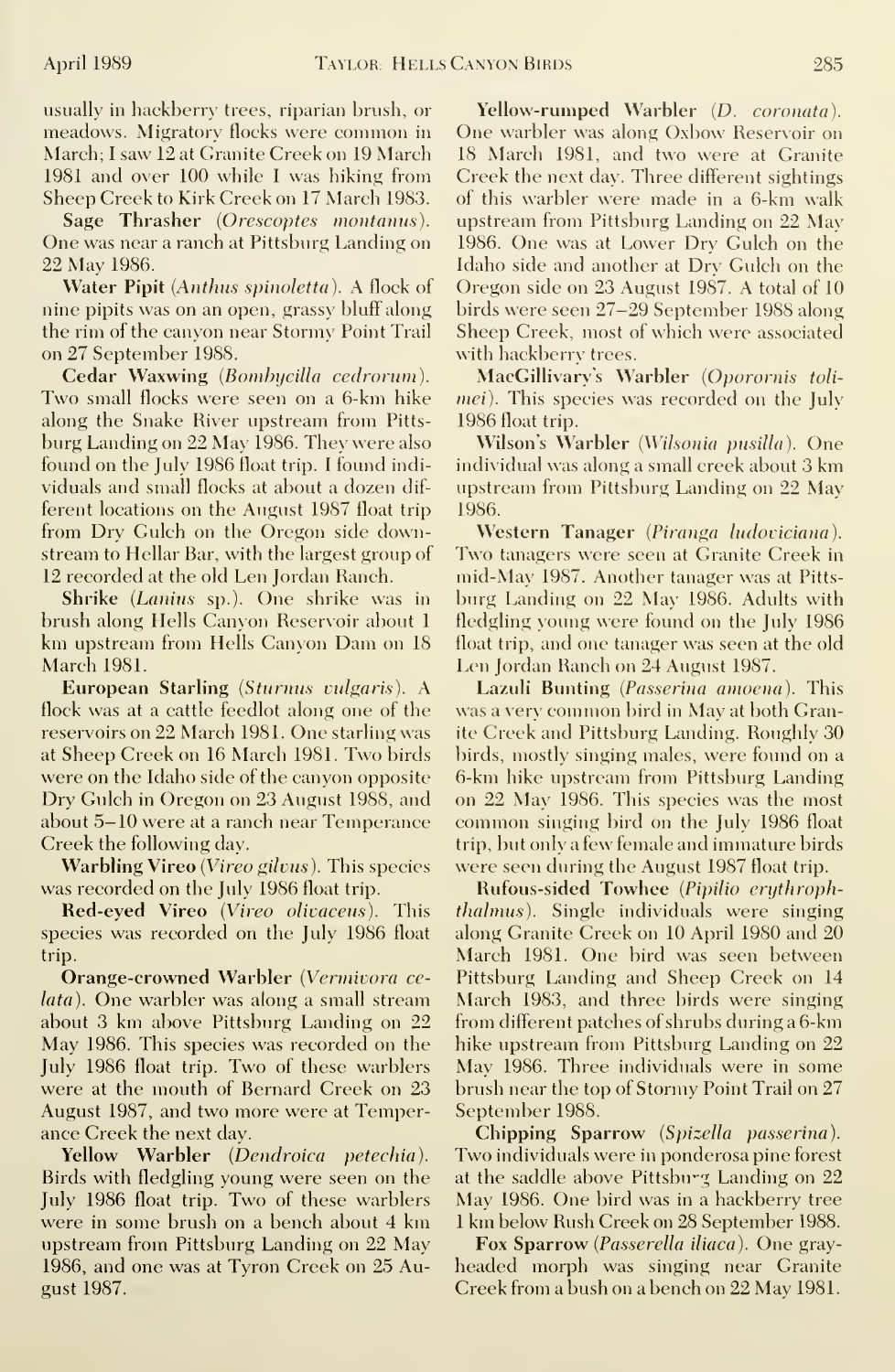Song Sparrow (Melospiza melodia ). <sup>I</sup> found this species to be <sup>a</sup> fairly common resident the length of the canyon, and it was recorded on every trip into the canyon. These sparrows were usually found in riparian vegetation along nearly every stream <sup>I</sup> explored in the canyon. They were also found occasionally in hackberry groves.

White-crowned Sparrow (Zonotrichia leu cophrys). One immature bird was in riparian brush along Sheep Creek on 28 September 1988. Four birds, including two immatures, were in a hawthorne tree along Sheep Creek in the conifer zone the next day.

Golden-crowned Sparrow (Zonotrichia atricapilla). This species is found in the fall in the subalpine zone in the Seven Devils Mountains (Larrison et al. 1967).

Dark-eyed Junco (Junco hyemalis). At Granite Creek a few flocks were found on three early and late spring trips, and a single bird was there on 9 December 1979. Several small flocks were encountered from Pittsburg Landing to Sheep Creek 13-17 March 1983, and five were along the upper section of Sheep Creek on 27 September 1988. This species occurred in both riparian brush and conifer forest.

Red-winged Blackbird (Agelaius phoeniceus). One or two birds were in riparian brush between Brush Creek and Granite Creek in mid-March 1979, and a male bird sang from a lone ponderosa pine tree at the latter creek on 25 March 1979. Two to five birds were in a flooded pasture near Pittsburg Landing on 22 May 1986, and they were also recorded on the July 1986 float trip.

Western Meadowlark (Sturnella neglecta). This species was consistently found during all six spring trips into the canyon. Small numbers were singing in open, grassy slopes from the reservoirs down to Pittsburg Landing.

Brewer's Blackbird (Euphagus cyanocephalus). A few birds were at <sup>a</sup> ranch by Pittsburg Landing on 22 May 1986. Flocks of 20 and 40 were seen flying upstream on separate days of the August 1987 float trip, and they were also recorded on the 1986 July float trip.

Brown-headed Cowbird (Molothrus ater). A male bird was displaying from some brush at the upper landing at Pittsburg Landing on 22 May 1986; others were recorded on the July 1986 float trip.

Northern Oriole (Icterus galbula). Eight birds were seen in the Granite Creek area 10-15 May 1986. Adults with fledglings were found on a July 1986 float trip. Six different birds were found on a 6-km hike upstream from Pittsburg Landing on 22 May 1986.

Rosy Finch (Leucosticte arctoa). This species has been recorded in July from the Seven Devils Mountains (Larrison et al. 1967).

Cassin's Finch (Carpodacus cassinii). One male was singing in ponderosa pine forest at the saddle leading into Pittsburg Landing on 13 March 1983.

Red Crossbill (Loxia curvirostra). A couple of birds were heard singing in ponderosa pine forest at the saddle above Pittsburg Landing on 13 March 1983.

American Goldfinch (Carduelis tristis). At Granite Creek two flocks of about 20 individuals each were seen 20 March 1981, and 3 birds were found there on 14 March 1984. Individuals or small flocks were heard or seen floating at several places from Tyron Creek downstream to Robinson Gulch on 25 August 1987, and they were also recorded on the July 1986 float trip.

Evening Grosbeak (Coccothraustes ves pertinus). At Granite Creek one bird was calling from riparian brush on 9 April 1980, and 8 birds flew past the next day. There were small groups here on 14-16 March 1984, and a flock of 22 birds was in some hackberry trees along the Snake River near Brush Creek on 17 March 1984. Five grosbeaks were in conifers near the top of Stormy Point Trail on 27 September 1988.

House Sparrow (Passer domesticus). This species was recorded on the July 1986 float trip.

### **DISCUSSION**

The lack of extensive work through all the seasons precludes any in-depth analysis of Hells Canyon avifauna. A few relevant observations were made, however. First it appears that this part of the Snake River is little used by water birds, except for some diving ducks and Spotted Sandpipers. At least some waterfowl navigate down the river in spring, and possibly Canada Geese and Common Mergansers breed along the river. Shorebirds, except for Spotted Sandpipers, appear to avoid the canyon almost completely. The only